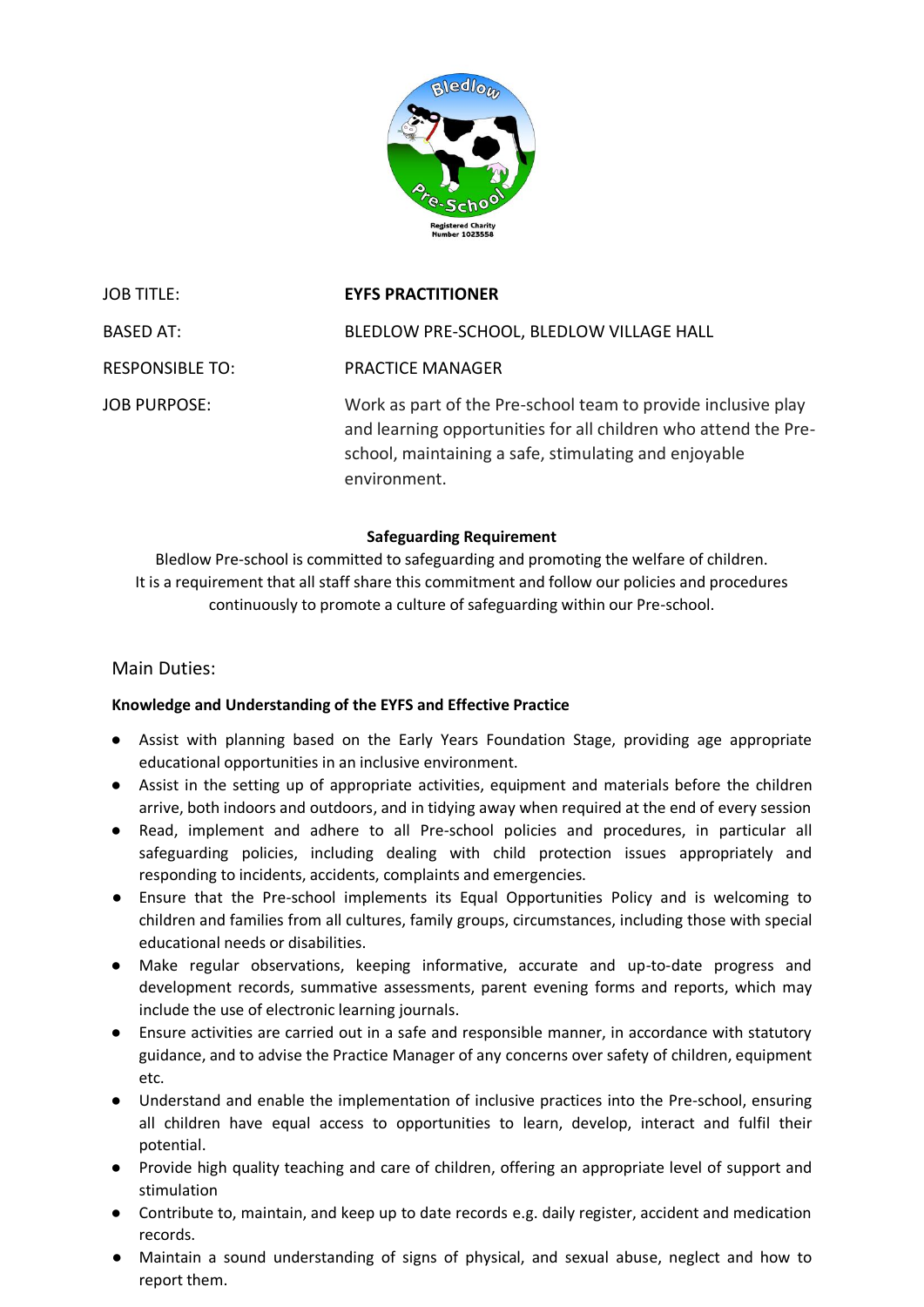- Maintain professionalism on-line and when using social media in-line with the Pre-school Technology and Social Media Policy.
- Actively challenge discrimination of all kinds and ensure that children, staff, parents/carers and volunteers within the Pre-school do the same.
- Keep confidential any information regarding children, their families, service users or other staff which has been learned through your position at the Pre-school.
- Maintain a sound understanding of what is acceptable professional behaviour and how to recognise it in practice. Reporting any concerns using the Whistleblowing Policy.
- Undertake daily health and safety checks after the room/outside has been set up and before the children arrive, including Morning and End of Session Checklists in the Deputy's absence.

## **Relationships with Children**

- Act as keyworker for a group of children, building up a relationship with them and their parents and/or carers ensuring each child's needs are recognised and met.
- Listen to, encourage, enable, stimulate and ensure the welfare of all children in your care.
- Promote positive values, attitudes and good child behaviour, dealing promptly with conflict and incidents in line with policy, encouraging children to take responsibility for their own behaviour.
- Help children with hygiene and toileting needs.

### **Communicating and working in partnership with families and carers**

- Communicate professionally with parents/carers in a positive, sensitive and constructive manner, informing them of children's progress and encouraging parental involvement in the sessions and their child's learning and development.
- Assist with the presentation of out-of-hours events such as parent interviews and parent information sessions.
- Advise the Leader of any communication with parents/carers who have expressed concerns about their child or passed on information which affects the care or wellbeing of the child, being mindful of confidentiality as necessary.

#### **Teamwork**

● Work as part of a team with other staff, students, any volunteers and the Trustees.

#### **Professional Development**

- Attend regular staff meetings and in-house training as appropriate
- Contribute to and attend Supervision Meetings and Staff Appraisals
- Continually evaluate and reflect on practice.
- Keep up to date with latest ideas and developments in the Early Years' field by attending appropriate training courses (cost of training will be met by the Committee) and reading relevant publications.

## **Other Duties**

- Take part in special events, outings or visits that may be out of regular sessions times, with reasonable notice.
- Liaise with outside agencies, visitors and volunteers as appropriate or required.
- Purchase food items for Pre-school and keep records so its provenance can be traced if necessary and all costs can be reimbursed; keeping records of any allergens.